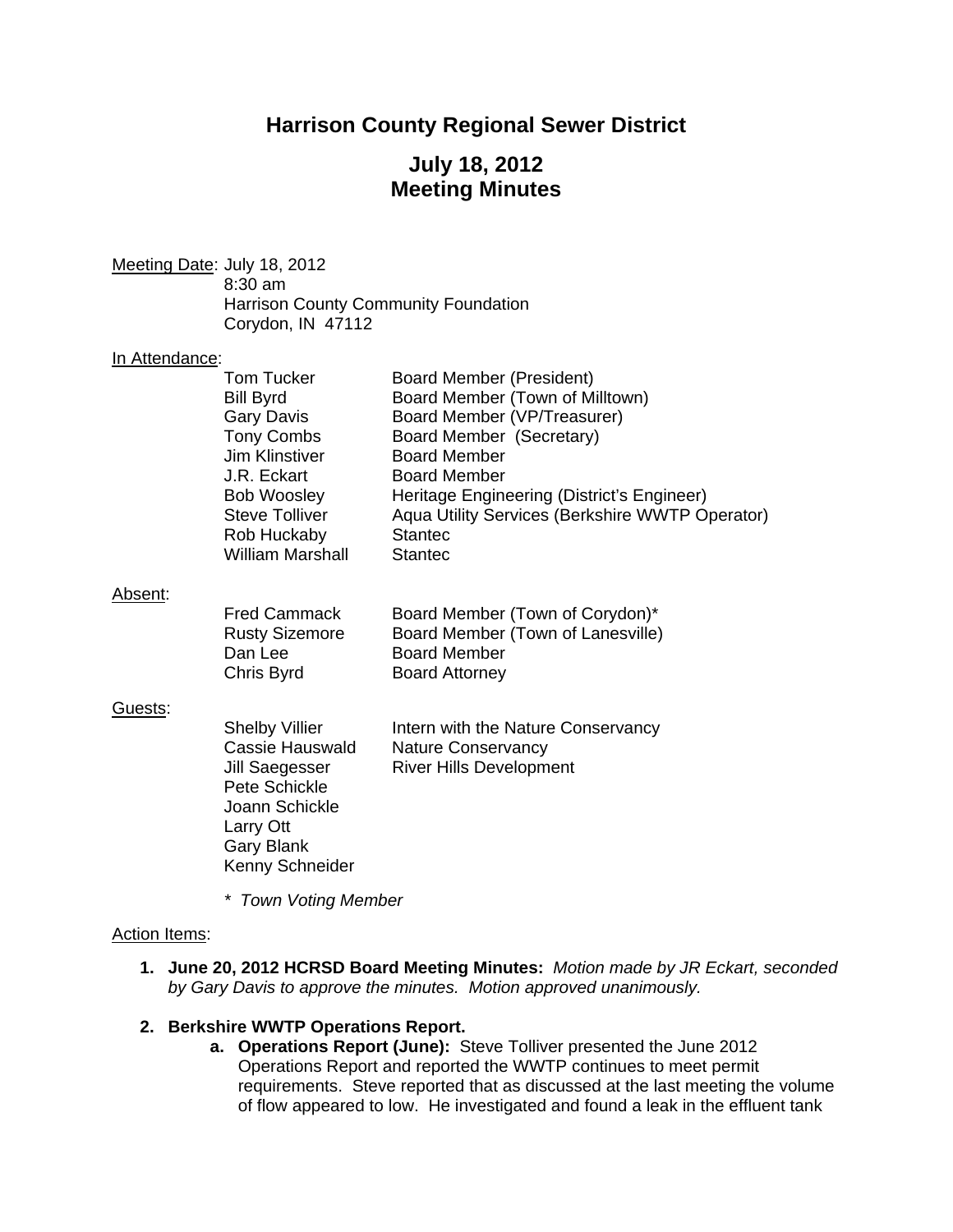HCRSD Mtg Minutes July 18, 2012 Page 2 of 4

> allowing flow to bypass the flow meter resulting in lower readings. He noted that all flow was properly treated prior to discharge, it was simply not passing through the flow meter and being recorded properly. The leak has been repaired and all flow is passing through the flow meter. The incident was reported to IDEM. *Motion made by Gary Davis, seconded by Jim Heitkemper to approve the June Operations Report. Motion approved unanimously.*

## **3. New Salisbury EDA Grant Update:**

- **a. Easement Acquisition:** Bob Woosley reported that Chase Bank submitted their signed easements documents since the time of the Board's last meeting. There are now two (2) easements remaining: R64 and Indiana IMHC both of which consist of the same owner's (SSK which owns the mobile home park). Chris Byrd is working with them to finalize signing of the documents. Signed documents are expected to be in hand prior to the next Board meeting. Upon receipt of the final documents Bob Woosley will work with Jill Saegesser to immediately submit all information to John Owens (Project Manager with EDA) in Chicago for approval.
- **b. EDA Quarterly Report:** Jill Saegesser presented the quarterly report for Tom Tucker's signature.
- **c.** till remain outstanding. Same easements as reported at the last meeting. Owners have all stated they are signing and returning the documents.
- **4. Lanesville Interchange:** Tom Tucker and Bob Woosley met on 5/30/12 with members of the Town Board. All parties agreed to move forward with Option 1 (with a slight modification) for a total cost of approximately \$1.7M. The District will move forward with making a presentation to the Economic Development Corporation on 7/11/12 to gain their support prior to approaching the Commissioner's. It is anticipated that the District will make a make a request to the Commissioner's at either their July 16<sup>th</sup> or August 6<sup>th</sup> meeting.
- **5. Stormwater Demonstration Project (Lanesville School Campus & Corydon School Campus):** County funding has been approved in the amount of \$89,500. Discussion was held as to how the County wished to receive the funds. There are two options: Option 1 – Receive check in full amount from County and District administers funds, Option 2 – Leave funds with County and allow County to issue all payments.

*A motion was made by Gary Davis, seconded by JR Eckart to allow the District to receive the \$89,500 funds immediately (Option 1) from the County. Motion passed unanimously.* 

*A motion was made by Gary Davis, seconded by Jim Klinstiver to appoint Tony Combs, JR Eckart, and Dan Lee (upon Dan's acceptance of the appointment) to serve on a subcommittee to oversee the project. Motion approved unanimously.* The committee will be responsible for working with Stantec on the negotiations of their design service contract for design and implementation of the project.

### **6. Treasurer's Report:**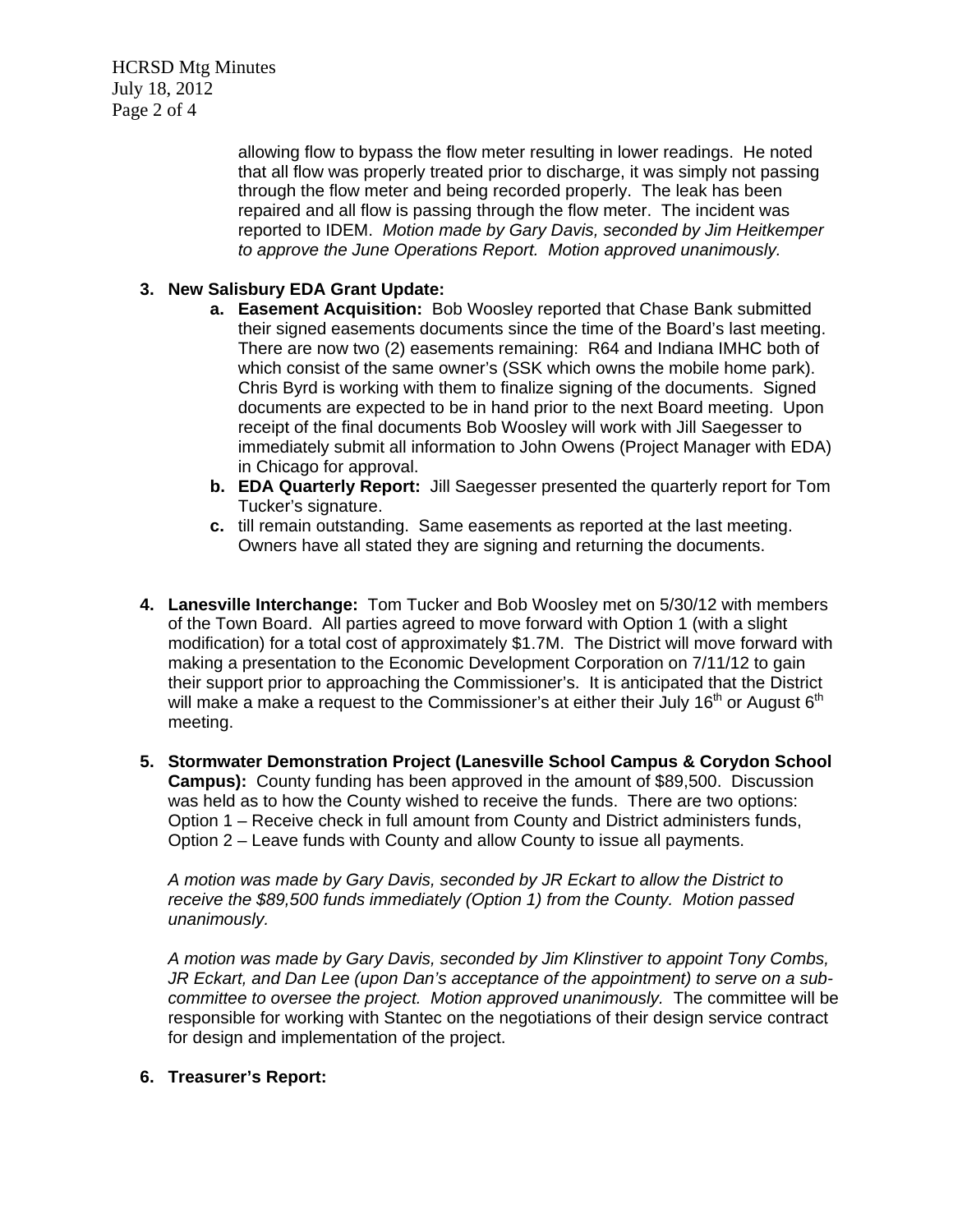HCRSD Mtg Minutes July 18, 2012 Page 3 of 4

> **a.** *A motion was made by Gary Davis, seconded by Tony Combs, to approve the following invoices. Motion approved unanimously.*

| Town of Corydon – May sewer charges                            | \$4,766.23  |
|----------------------------------------------------------------|-------------|
| Town of Corydon - Hospital lift station meter calibration      | \$413.00    |
| Aqua Utility Services - June WWTP operating contract           | \$2,349.84* |
| Aqua Utility Services - Sludge Hauling & Auto Dialer           | \$383.00    |
| Harrison County REMC - Power charges                           | \$851.89    |
| Heritage Engineering - New Sals. Sewer System (Geo) \$2,400.00 |             |

*\*Aqua Utility Service's fee increased by 3% effective Jan. 1, 2012.* 

- **b.** *A motion was made by Gary Davis, seconded by Jim Klinstiver to approve the following invoices, motion approved unanimously:* 
	- **a.** *Heritage Engineering's invoice in the amount of \$2,681.85. This amount will be charged to the District's Operating Budget.*
	- **b.** *Heritage Engineering's invoice in the amount of \$1,035.00. This amount will be charged to the District's Project's Budget.* This entire invoice was for easement acquisition and is eligible for reimbursement via the EDA Grant for the New Salisbury Project (if sufficient funds remain at the end of the project).
- **c.** *A motion was made by JR Eckart, seconded by Jim Klinstiver to approve the May Treasurer's report. Motion approved unanimously*.

## **7. Other Business:**

- **a. Heritage Engineering/Stantec:** As a matter of clarification the question was asked if Heritage or Stantec had any ownership interests in one another. They are totally independent companies and have no ties to each other whatsoever. The relationship between the two firms is strictly a consultant/sub-consultant relationship. Heritage is the holder of the engineering services contract with the District and Stantec is a sub-consultant to Heritage.
- **b. 2013 Budget:** Gary Davis advised the Board that the County will be reviewing any budget requests in the coming months. He requested that the Board begin the process of drafting their proposed budget for submittal to the County for consideration. The Board directed Bob Woosley to prepare a draft budget for review at the Board's July meeting.

### Next Meeting:

Regular Board Meeting: **Wed. July 18, 2012 at 8:30 am** @ Harrison County Community Foundation Building.

Minutes prepared by: Heritage Engineering

# **End of Minutes**